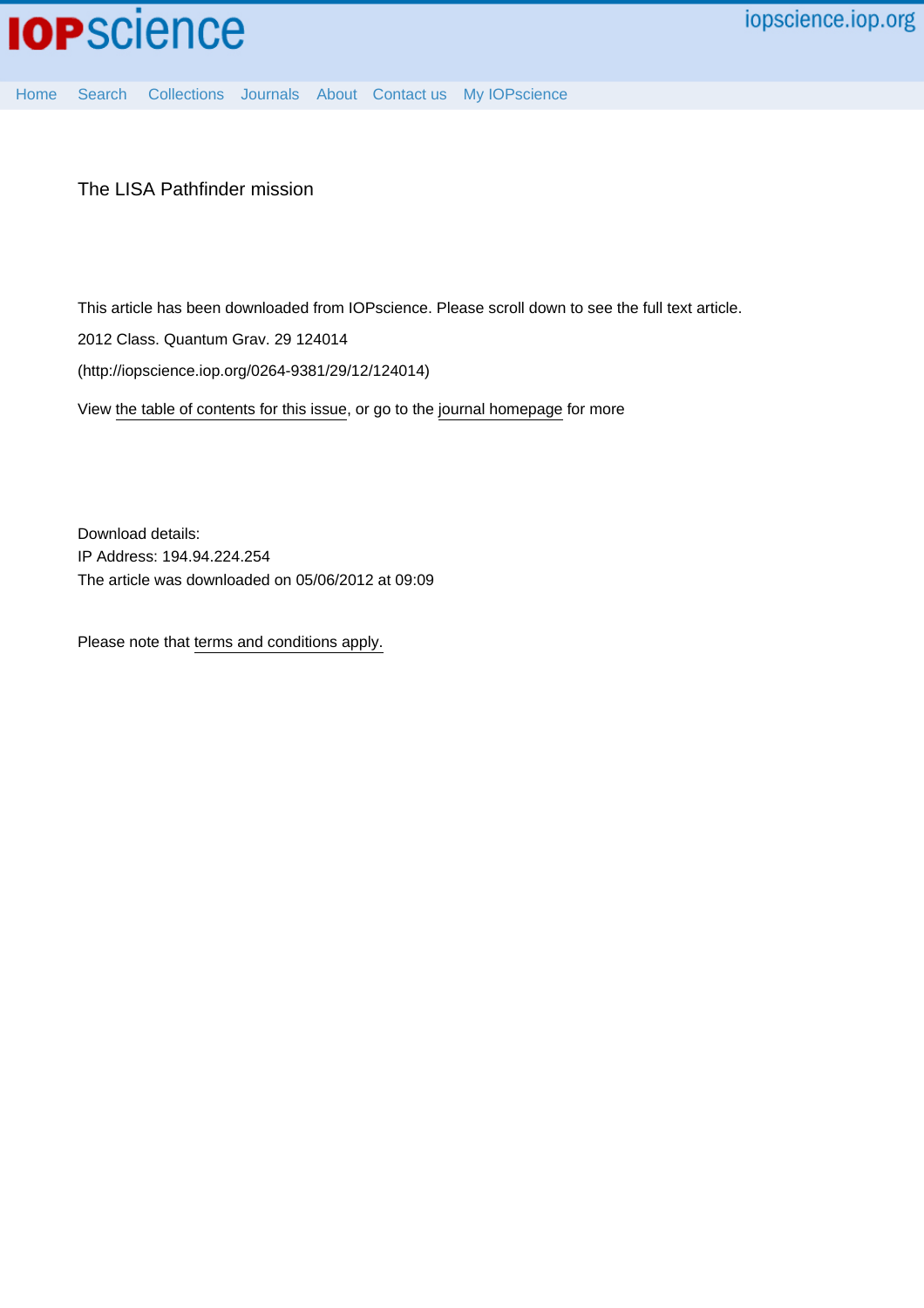Class. Quantum Grav. **29** (2012) 124014 (10pp) [doi:10.1088/0264-9381/29/12/124014](http://dx.doi.org/10.1088/0264-9381/29/12/124014)

# **The LISA Pathfinder mission**

**F Antonucci**1**, M Armano**2**, H Audley**3**, G Auger**4**, M Benedetti**5**, P Binetruy**4**, J Bogenstahl**3**, D Bortoluzzi**6**, P Bosetti**6**, N Brandt**7**, M Caleno**<sup>8</sup>, P Canizares<sup>9</sup>, A Cavalleri<sup>1</sup>, M Cesa<sup>8</sup>, M Chmeissani<sup>10</sup>, **A Conchillo**9**, G Congedo**1**, I Cristofolini**6**, M Cruise**11**, K Danzmann**3**, F De Marchi**1**, M Diaz-Aguilo**12**, I Diepholz**3**, G Dixon**11**, R Dolesi**1**, N Dunbar**13**, J Fauste**2**, L Ferraioli**4**, V Ferrone**1**, W Fichter**14**, E Fitzsimons**<sup>15</sup>, M Freschi<sup>2</sup>, A García Marin<sup>3</sup>, C García Marirrodriga<sup>8</sup>,  $R$  Gerndt<sup>7</sup>, L Gesa<sup>9</sup>, F Gilbert<sup>9</sup>, D Giardini<sup>16</sup>, C Grimani<sup>17</sup>, **A Grynagier**14**, B Guillaume**8**, F Guzman´** <sup>3</sup>**, I Harrison**18**, G Heinzel**3**, V Hernandez ´** <sup>9</sup>**, M Hewitson**3**, D Hollington**19**, J Hough**15**, D Hoyland**11**, M Hueller**1**, J Huesler**8**, O Jennrich**8**, P Jetzer**[20](#page-2-0)**, B Johlander**8**, N Karnesis**9**, C Killow**15**, X Llamas**[21](#page-2-0)**, I Lloro**9**, A Lobo**9**, R Maarschalkerweerd**18**, S Madden**8**, D Mance**16**, I Mateos**9**, P W McNamara**8**, J Mendes**18**, E Mitchell**19**, A Monsky**3**, D Nicolini**8**, D** Nicolodi<sup>1</sup>, M Nofrarias<sup>9</sup>, F Pedersen<sup>8</sup>, M Perreur-Lloyd<sup>15</sup>, E Plagnol<sup>4</sup>, **P Prat**4**, G D Racca**8**, J Ramos-Castro**[22](#page-2-0)**, J Reiche**3**, J A Romera Perez**8**, D Robertson**15**, H Rozemeijer**8**, J Sanjuan**[23](#page-2-0)**, A Schleicher**7**, M Schulte**19**, D Shaul**19**, L Stagnaro**8**, S Strandmoe**8**, F Steier**3**, T J Sumner**19**, A Taylor**15**, D Texier**2**, C Trenkel**13**, H-B Tu**1**, S Vitale**1**, G** Wanner<sup>3</sup>, **H** Ward<sup>15</sup>, S Waschke<sup>19</sup>, P Wass<sup>19</sup>, W J Weber<sup>1</sup>, T Ziegler<sup>7</sup> and P Zweifel<sup>16</sup>

<sup>4</sup> APC UMR7164, Université Paris Diderot, Paris, France

<sup>5</sup> Dipartimento di Ingegneria dei Materiali e Tecnologie Industriali, Universita di Trento and ` INFN, Gruppo Collegato di Trento, Mesiano, Trento, Italy

<sup>6</sup> Dipartimento di Ingegneria Meccanica e Strutturale, Universita di Trento and INFN, Gruppo ` Collegato di Trento, Mesiano, Trento, Italy

<sup>7</sup> Astrium GmbH, Claude-Dornier-Strasse, 88090 Immenstaad, Germany

<sup>8</sup> European Space Technology Centre, European Space Agency, Keplerlaan 1, 2200 AG Noordwijk, The Netherlands<br><sup>9</sup> ICE-CSIC/IEEC, Facultat de Ciències, E-08193 Bellaterra, Barcelona, Spain

<sup>11</sup> Department of Physics and Astronomy, University of Birmingham, Birmingham, UK

<sup>12</sup> UPC/IEEC, EPSC, Esteve Terrades 5, E-08860 Castelldefels, Barcelona, Spain <sup>13</sup> Astrium Ltd, Gunnels Wood Road, Stevenage, Hertfordshire SG1 2AS, UK

 $^{14}$  Institut für Flugmechanik und Flugregelung, 70569 Stuttgart, Germany

<sup>15</sup> Department of Physics and Astronomy, University of Glasgow, Glasgow, UK

<sup>16</sup> Institut für Geophysik, ETH Zürich, Sonneggstrasse 5, CH-8092 Zürich, Switzerland <sup>17</sup> Istituto di Fisica, Università degli Studi di Urbino/INFN Urbino (PU), Italy

<sup>18</sup> European Space Operations Centre, European Space Agency, 64293 Darmstadt, Germany

<sup>19</sup> The Blackett Laboratory, Imperial College, London, UK

<sup>&</sup>lt;sup>1</sup> Dipartimento di Fisica, Università di Trento and INFN, Gruppo Collegato di Trento, 38123 Povo, Trento, Italy

 $2$  European Space Astronomy Centre, European Space Agency, Villanueva de la Cañada, 28692 Madrid, Spain

Albert-Einstein-Institut, Max-Planck-Institut für Gravitationsphysik und Universität Hannover, 30167 Hannover, Germany

<sup>&</sup>lt;sup>10</sup> IFAE, Universitat Autònoma de Barcelona, E-08193 Bellaterra, Barcelona, Spain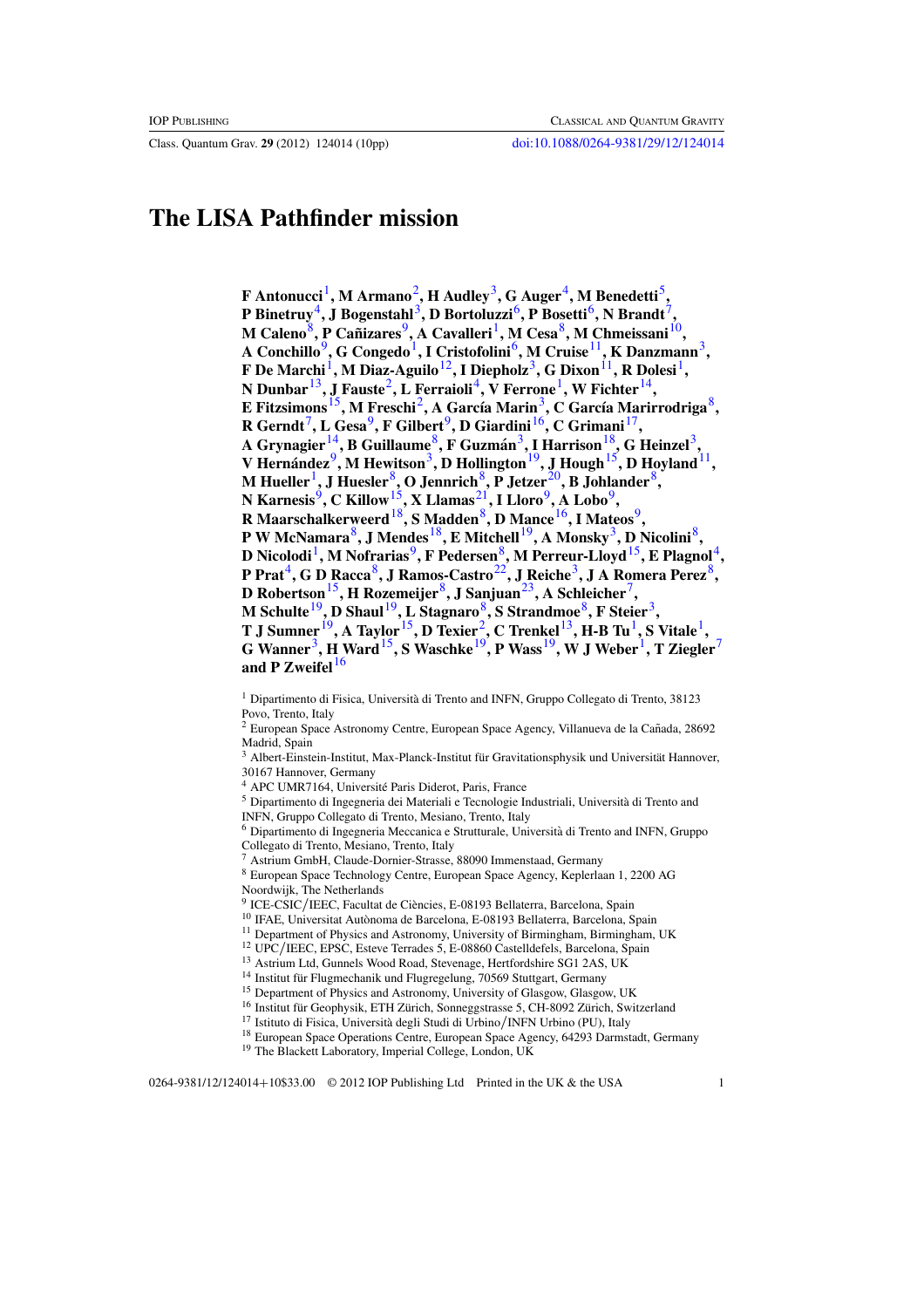<span id="page-2-0"></span> $^{20}$  Institut für Theoretische Physik, Universität Zürich, Winterthurerstrasse 190, CH-8057 Zürich, Switzerland

<sup>21</sup> NTE-SENER, Can Malé, E-08186, Lliçà d'Amunt, Barcelona, Spain

 $22$  Universitat Politècnica de Catalunya, Enginyeria Electrònica, Jordi Girona 1-3, 08034 Barcelona, Spain

<sup>23</sup> Department of Physics, University of Florida, Gainesville, FL 32611-8440, USA

E-mail: [martin.hewitson@aei.mpg.de](mailto:martin.hewitson@aei.mpg.de)

Received 14 November 2011, in final form 26 December 2011 Published 1 June 2012 Online at [stacks.iop.org/CQG/29/124014](http://stacks.iop.org/CQG/29/124014)

## **Abstract**

In this paper, we describe the current status of the LISA Pathfinder mission, a precursor mission aimed at demonstrating key technologies for future spacebased gravitational wave detectors, like LISA. Since much of the flight hardware has already been constructed and tested, we will show that performance measurements and analysis of these flight components lead to an expected performance of the LISA Pathfinder which is a significant improvement over the mission requirements, and which actually reaches the LISA requirements over the entire LISA Pathfinder measurement band.

PACS numbers: 95.55.Ym, 04.80.Nn

(Some figures may appear in colour only in the online journal)

## **1. Introduction**

The detection and observation of gravitational waves at frequencies below 1 Hz using laser interferometry presents challenges which can only be practically solved by moving the detector into space. The LISA mission [\[1\]](#page-10-0) was conceived to establish a multi-link laser interferometer in space with an arm length of 5 million kilometres. The full detector comprises three satellites, each containing two test masses in free fall. The distance between each of the three pairs of test masses is measured using laser interferometry. By a suitable combination of the resulting measured phase shifts, the gravitational strain impinging on the constellation can be determined. The mission is designed to be sensitive to strains in spacetime at a level of about 1 part in  $10^{20}$  at frequencies from 0.1 to 100 mHz.

The technological challenges in building an instrument such as LISA are significant and in many cases impossible to test fully on ground. As such, a technology-demonstrator mission called the LISA Pathfinder (LPF) was conceived to test some of the key technologies and to demonstrate the ability to place test masses in free fall at the level required to attain the scientific goals of a LISA-like mission. To make the Pathfinder mission achievable on a reasonable time scale and within the available cost envelope, the requirements were relaxed a little from the LISA requirements, resulting in a required free-fall purity of  $3 \times$  $10^{-14}$  m s<sup>-2</sup> Hz<sup>-1/2</sup> at 1 mHz. A full description of the goals for the LPF is given in [\[2](#page-10-0)].

Some of the technologies to be tested are: the drag-free and attitude control system (DFACS) [\[3\]](#page-10-0) needed to control the spacecraft in a way that leaves the free-falling test mass undisturbed at the required level; the laser interferometry, which needs to be stable and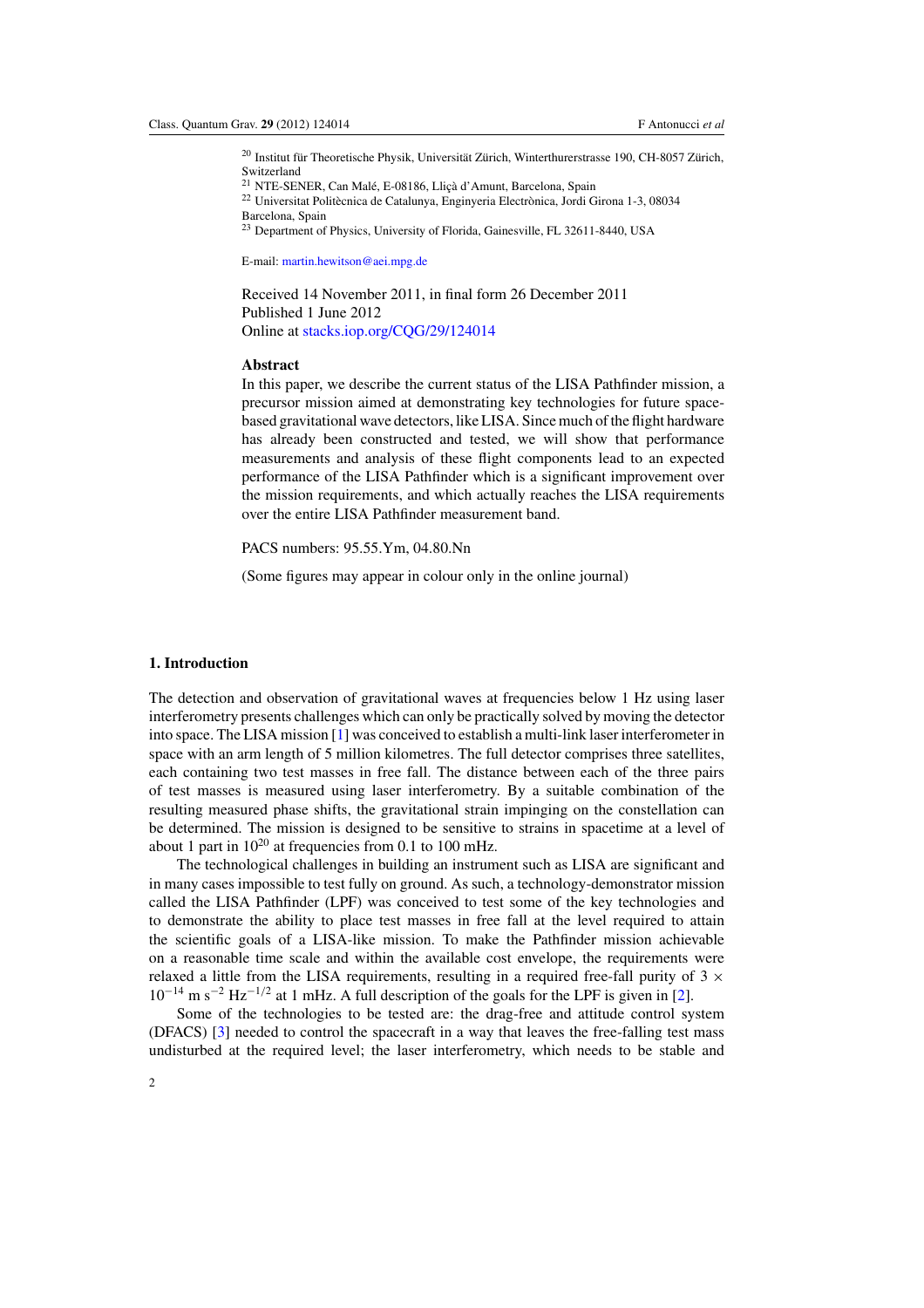accurate enough to measure the position of the free-falling test mass at the picometre level; the spacecraft thrusters which need to be able to produce micro-Newton levels of thrust in the control bandwidth; and the inertial sensor system which must provide an environment for the test mass in which the test-mass position and attitude can be sensed and actuated in such a way that the free fall is not disturbed along the sensitive  $(x)$  measurement axis.

In actuality, as with the LISA, a differential measurement is made between two test masses, but in the LPF they are placed about 30 cm apart. The first test mass is in free fall along the *x*-axis; the second test mass is electrostatically suspended at low frequencies (with a unity gain frequency around 1 mHz) and serves as a reference from which to measure the motion of the free-falling test mass. The overall top-level scientific requirement for the mission is expressed as a differential acceleration between the two test masses over the frequency band from 1 to 30 mHz and is

$$
\Delta a \leq 3 \times 10^{-14} \left[ 1 + \left( \frac{f}{3 \,\text{mHz}} \right)^2 \right] \text{ ms}^{-2} \text{Hz}^{-1/2}.
$$
 (1)

The corresponding requirement on the sensitivity of the interferometer which measures the differential position of the two test masses is

$$
\Delta x \le 9 \times 10^{-12} \left[ 1 + \left( \frac{3 \text{ mHz}}{f} \right)^2 \right] \text{ mHz}^{-1/2}.
$$
 (2)

Although the demonstration of the technologies meeting the desired requirements is a key focus of the mission, it is only part of the overall goal. The second part is to develop a physical model of the system which is sufficiently detailed to allow a projection of the technologies and the full system performance to a LISA-like configuration.

The optimization, characterization and modelling of the satellite in flight is the main goal of the mission operations phase. There, a series of investigations will be carried out, each of which targets a particular aspect of the system, e.g., estimation of the elastic coupling (stiffness) parameters between the test masses and spacecraft, calibration of the actuators, and a full assessment of the contributing noise sources which limit the purity of the free fall.

# **2. The LPF mission**

The LPF mission comprises two payloads: the LISA technology package (LTP) provided by European Member States and ESA, and the disturbance reduction system (DRS) [\[4\]](#page-10-0) provided by NASA. Unlike those of typical scientific satellite missions, both of these payloads are tightly integrated into the spacecraft. In fact, during scientific operations, the spacecraft and payload(s) operate as one unit.

### *2.1. Payload and spacecraft status*

The two payloads (the DRS and LTP) are integrated into a single spacecraft which will be launched on a dedicated launch vehicle (the current baseline is a VEGA launcher). An expendable propulsion module will be used to execute a series of apogee-raising manoeuvres before injecting the spacecraft into a transfer orbit towards the first Sun–Earth Lagrange point (L1). Just before arrival at L1, the propulsion module will separate from the spacecraft and the micro-Newton thrusters will be used to de-spin and stabilize the spacecraft, placing it in a 500 000 km  $\times$  800 000 km Lissajous orbit around L1.

The LTP includes two cubic test masses made up of an alloy of platinum and gold. The test masses are gold coated and weigh around 2 kg. They are housed inside enclosures made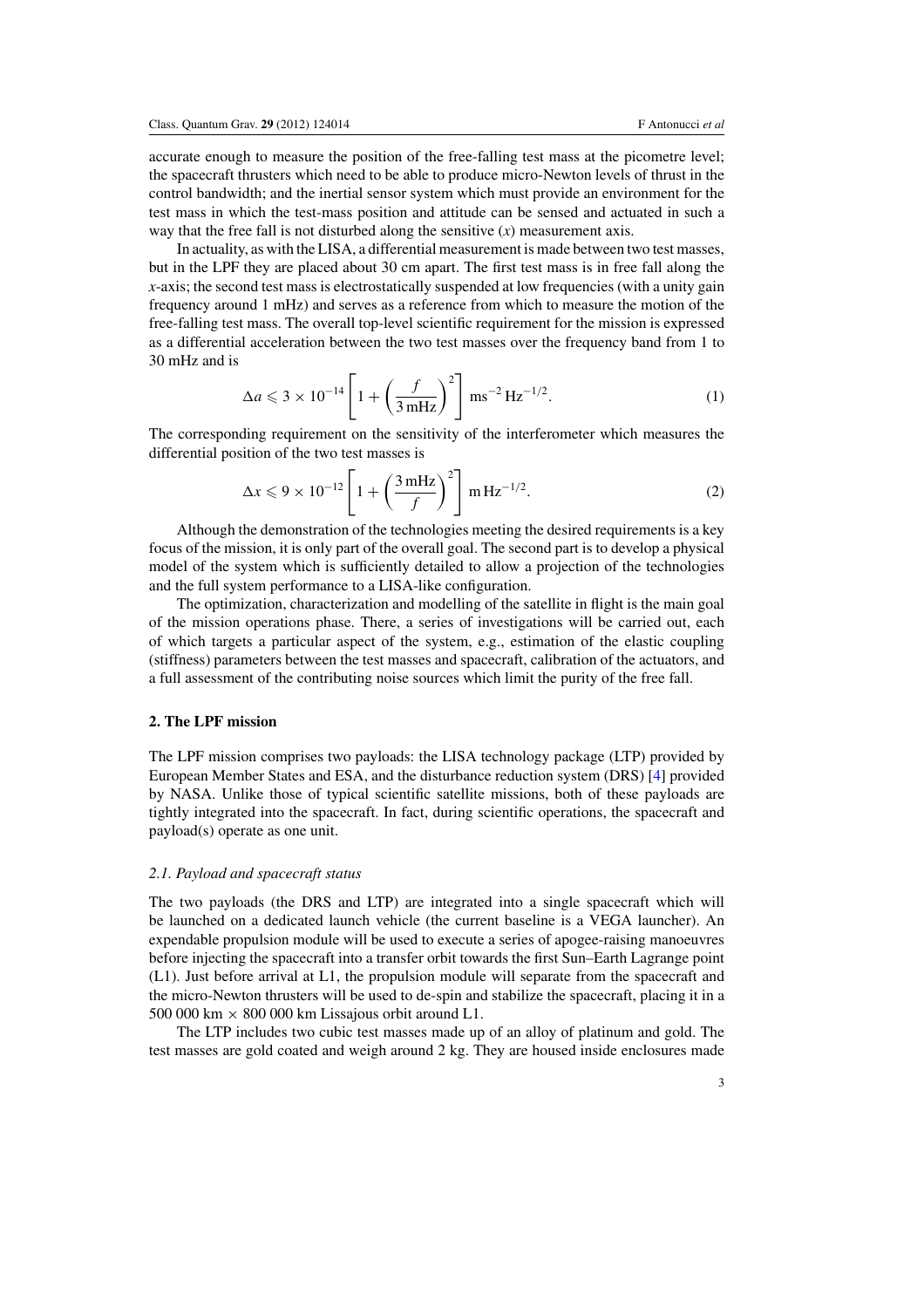up of molybdenum with gold-coated sapphire electrodes mounted on the internal faces of the enclosure. These electrodes are used to read out the position of a test mass in six degrees of freedom as well as to apply forces to the test mass. The test-mass housings are located in vacuum enclosures which are mounted either side of the optical bench which forms the core of the Optical Metrology System (OMS). The test masses, housings, vacuum enclosures and associated electronics form the Inertial Sensor Subsystem (ISS), further details of which can be found in [\[5](#page-10-0)].

Comprised of four interferometers, a laser and modulation optics, a phasemeter and a payload computer, the OMS provides a sensitive readout of six degrees of freedom of the entire system: the position of one test mass relative to the spacecraft along an axis (the *x*-axis) joining the two test masses; the differential position of the two test masses along the *x*-axis; and the angle of each test mass around the *y*- and *z*-axes (measured using differential wavefront sensing). Further details of the OMS are given in [\[6](#page-10-0)].

Most of the flight components of the LTP have been integrated onto the spacecraft and are currently undergoing, or have recently undergone, ground testing. The integration and delivery of the LTP is awaiting the completion of a suitable launch lock for the test masses. The LTP as a whole is discussed in more detail in [\[7\]](#page-10-0).

The micro-propulsion system (MPS) is formally a part of the SC. The baseline system for the LPF is based on field-emission electric propulsion (FEEP) technology. Due to various delays in the development of the FEEP thrusters, a number of alternative systems have recently been studied by ESA. These are currently undergoing review and a selection is expected to be made around the end of 2011.

At the time of writing, there are various test campaigns underway. The SC is undergoing environmental testing, including thermal vacuum tests and integrated system testing. The OMS was recently put through a first set of flight-model performance and functionality tests, with further tests planned as the final flight optical bench and photodiodes are integrated with the rest of the OMS.

In early 2012, the SC will be put into storage to await the delivery of the LTP. Given the current schedule, the LPF is expected to launch in mid-2014.

#### *2.2. The experiment master plan*

The scientific return of the mission is maximized by a careful planning of the experiments to be done on orbit. These experiments aim to fulfil the two main mission goals: to achieve the purest level of free fall of the test masses and to build up a detailed physical model of the residual disturbances that limit free-fall purity. The content of the experiment master plan has been defined by the Science Working Team over a period of many years. These detailed experiment descriptions are then distilled down into discrete investigations which can be performed on the satellite. Once the investigations of a particular experiment have been identified and defined in terms of tele-command sequences, they must be tested and verified on ground prior to launch. This is done using the mission simulator which can run actual tele-command sequences and return realistic telemetry which can then be analysed.

The science phase of the mission operations is limited to 90 days for the LTP. In these 90 days, the mission timeline must be packed with pre-planned experiments and investigations. The arrangement of the investigations depends on many things, like the importance of the investigation, the state of the system before and after an investigation, and the investigation duration. Although the mission timeline will be defined before launch, it must remain flexible to changes in the sequencing of the investigations, since the actual results of the investigations could require that subsequent investigations be reordered.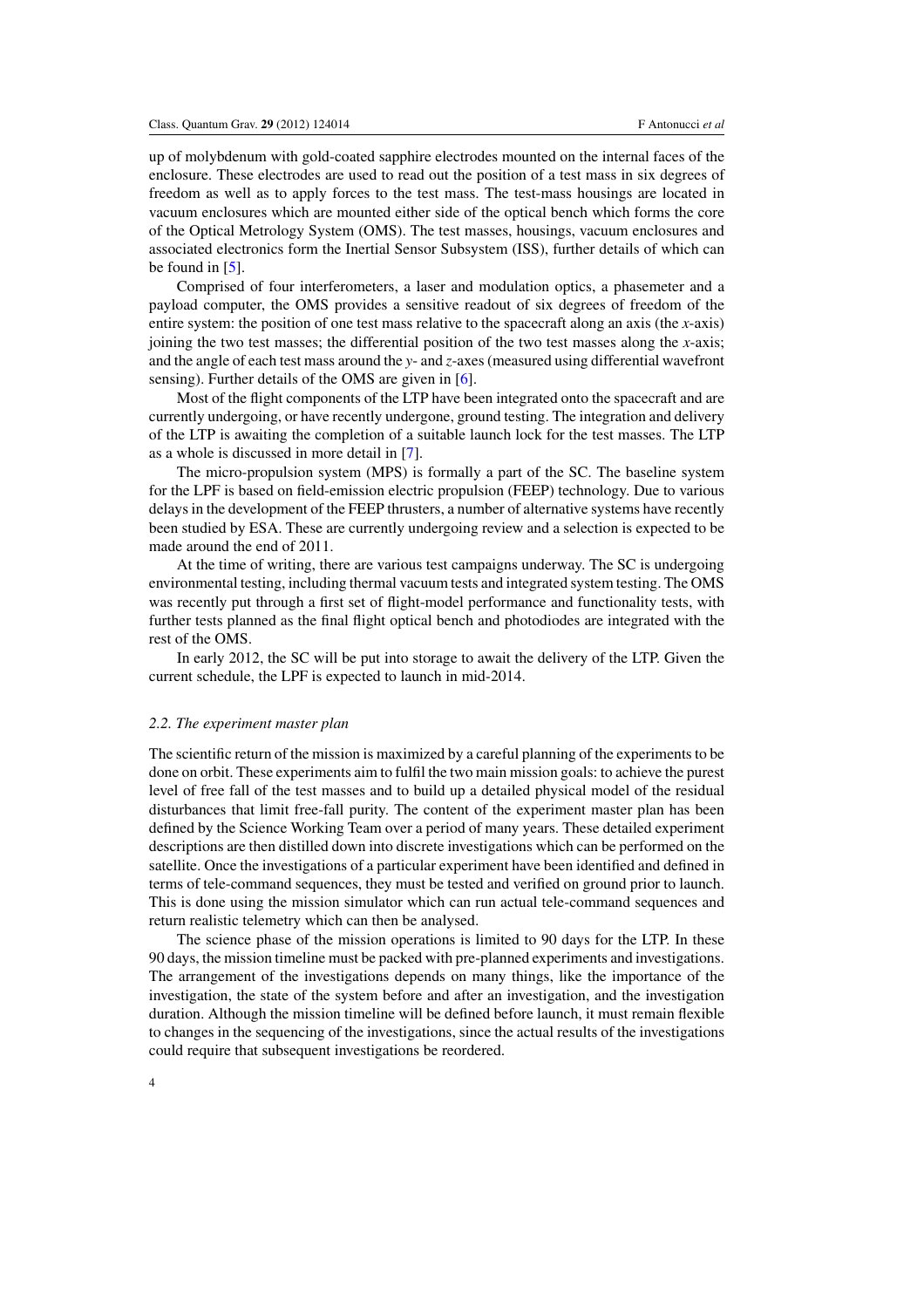<span id="page-5-0"></span>

**Figure 1.** The differential acceleration noise budget arising from the requirements placed on the individual subsystems and noise sources. The grey areas are out of the measurement band for the LPF but are of interest for LISA.

#### *2.3. Data analysis*

Running the investigations back-to-back whilst maintaining some degree of flexibility in their ordering will be the key to maximizing the scientific return given the short period of scientific operations. In order to do this, the data (telemetry) from each investigation must be analysed as soon as it is received (typically within hours of the investigation being executed on-board) so that subsequent investigations can be reordered or adjusted as necessary. Given the criticality of the decisions made based on the analysis results, a flexible and robust data analysis toolbox was developed for the mission. Implemented as a MATLAB toolbox, the LISA Technology Package Data Analysis (LTPDA) toolbox [\[8\]](#page-10-0) provides an object-oriented data analysis environment within MATLAB. It comes equipped with a large number of standard data analysis algorithms, typical for use in instrument characterization analyses, as well as a large number of higher level routines targeted for the particular investigations of the LPF. Further details about the data analysis for the LPF can be found in [\[9](#page-10-0)].

#### **3. Projected system performance**

During the mission definition phase, requirements were placed on the various subsystems so that the target performance of the system as a whole could be reached. In order to allow the direct forces acting on the test mass to be probed, other contributing noise sources—such as the sensing and displacement noise of interferometers, and the force noise of the electrostatic actuators and micro-Newton thrusters—must be kept below a certain level. Figure 1 shows the differential force noise budget assuming the subsystem requirements, indicating the main contributing groups of noise. The figure shows that the direct force noise acting on the test masses is given a dominant noise allocation in the low frequencies of the measurement band. Towards higher frequencies, the sensing noise of the OMS takes over to limit the performance.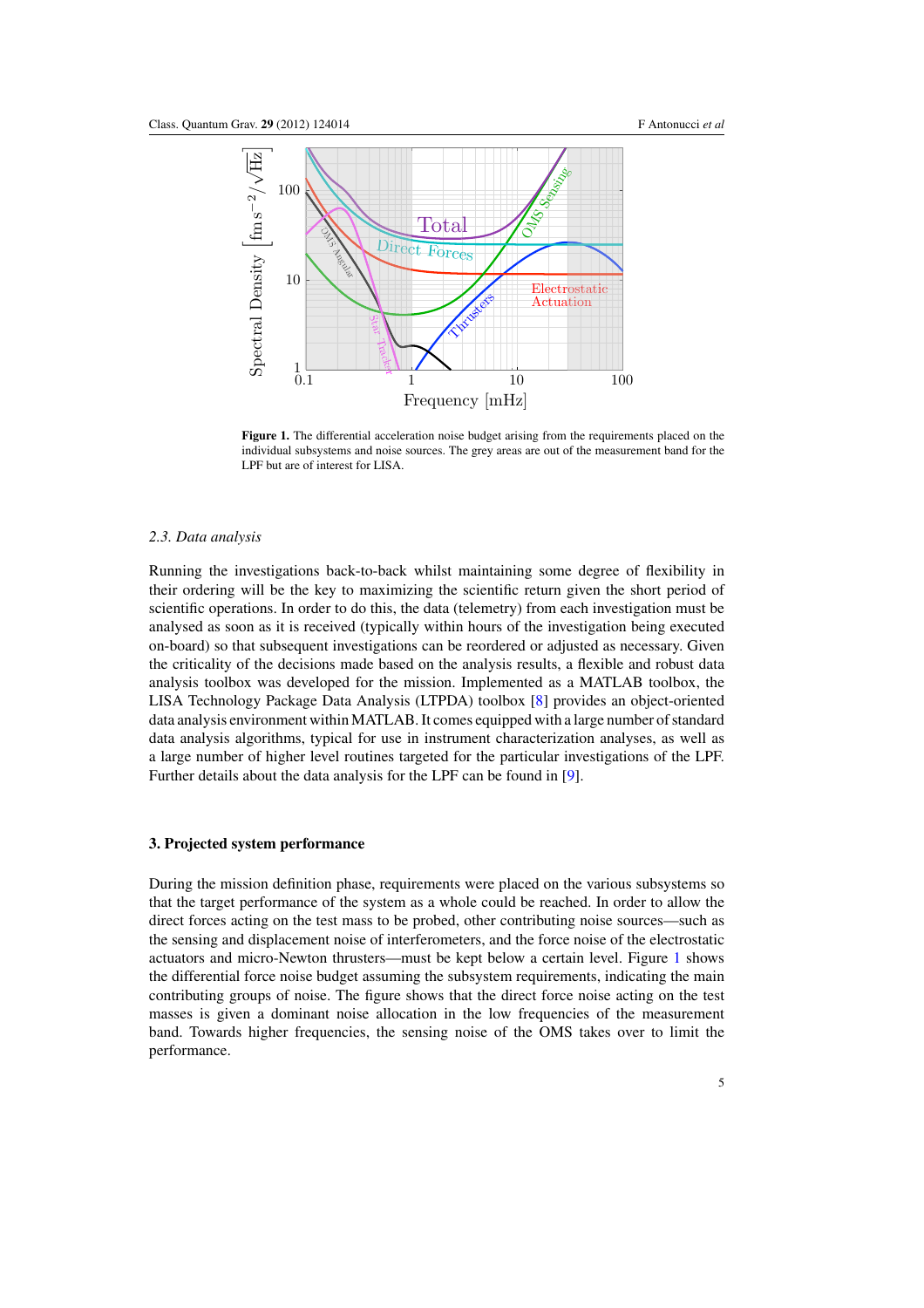#### <span id="page-6-0"></span>*3.1. Improving the projected performance*

Improvements in the projected performance of the system can arise from different sources. The main one comes from the fact that the requirements are set before construction of the flight hardware has begun and are, as such, necessarily conservative. Once the hardware is built and tested in realistic settings, we obtain more reliable estimates of the performance of individual subsystems. In addition, a detailed understanding of the differences in the environment under which the subsystems are tested compared to the environment expected in orbit could lead to further improvements. In addition to the testing and analysis of flight hardware, studies of the system as a whole can lead to data analysis methods and system-identification techniques (see, e.g., [\[10,](#page-10-0) [11](#page-10-0)]), which will allow the system to be optimized in orbit, resulting in reductions of the coupling of some noise sources to differential force on the test masses. Some examples of these improvements are given below.

*3.1.1. Measured performance of the electrostatic actuators.* The electrostatic actuation is used to control the position of TM2 to ensure that it tracks the free-falling TM1. When estimating the differential acceleration of the two test masses, this commanded actuation is removed (see [\[12\]](#page-10-0)). As such, any fluctuations in the applied actuation force which are not present in the commanded actuation will not be removed and will be a direct contributor to the estimated differential acceleration. These fluctuations ultimately arise in fluctuations of the ac voltages applied to produce a dc force that counteracts any gravitational imbalance within the SC. The flight models of the electronics which produce the ac voltages have now undergone direct measurement and have shown that the fluctuations are at the level of 3–8 ppm Hz<sup>-1/2</sup> at 1 mHz. Together with detailed modelling of the expected gravitational imbalances (estimated to be around 0.65 nm s<sup>−2</sup>), this performance led to a lower estimate for the expected force noise fluctuations. Further discussion on this can be found in  $[13]$  $[13]$ . Figure  $2(a)$  $2(a)$  shows (solid line) the expected performance coming from these measurements together with the requirements performance. In the 1–30 mHz band, a considerable improvement can be seen.

*3.1.2. System optimization to reduce star tracker contribution.* Analysis of the entire control system has revealed that the coupling of noise from the star tracker with the differential longitudinal measurement has a dominating effect below 1 mHz. The star tracker is used to ensure that the SC does not roll about the SC–Sun axis. The signals from the star tracker are used to determine an angular error signal of the SC which is then fedback via suitable control functions to the drag-free coordinates of the two test masses, which results in the SC rotating to keep the two test masses centred. Through cross-couplings in the actuators, the (noisy) star tracker signals can leak into the sensitive *x*-axis measurements. Although this is out of the LPF measurement band, it is still of interest for LISA to be able to measure the best level of free fall below 1 mHz. It would therefore be advantageous to lower the contribution of the star tracker. Since the star tracker flight unit is in place already, the only way to reduce the contribution is to reduce the coupling. This can be achieved by a redesign of some of the attitude control laws. Figure [2\(](#page-7-0)*b*) shows the result of one possible redesign that leads to a reduction of a factor 10 at the interesting frequencies.

*3.1.3. OMS performance in the laboratory environment.* The OMS has undergone engineering-model level tests and flight-model level tests. These tests, together with routine measurements of a bread-board system, show that the high-frequency sensitivity of the system should be around 6 pm Hz<sup>-1/2</sup> compared to the requirement of 9 pm Hz<sup>-1/2</sup>. In addition, experiments on the bread-board system in the lab have shown that the low-frequency noise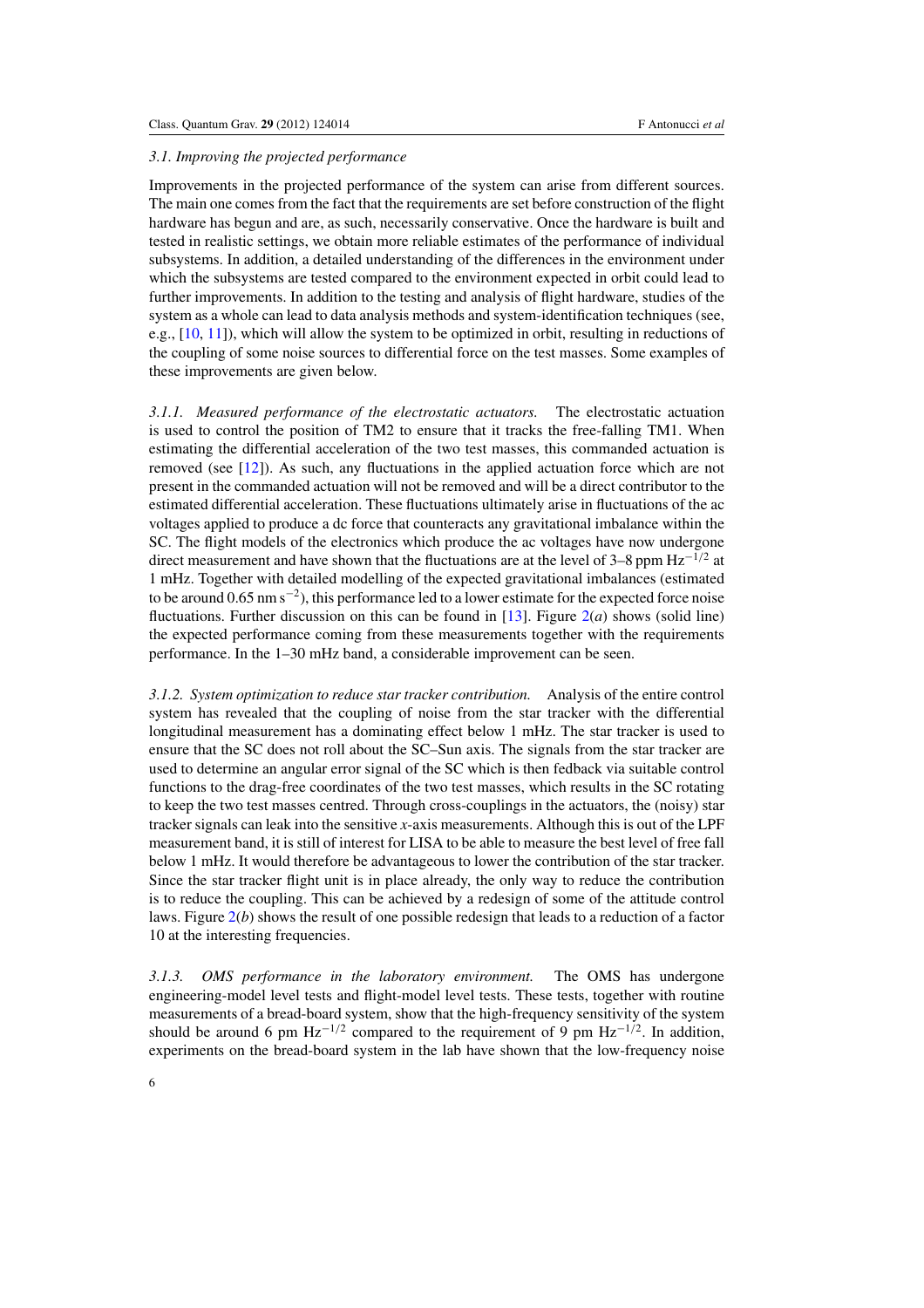<span id="page-7-0"></span>

**Figure 2.** The different panels show the contributions of different noise sources to the differential acceleration of the two test masses. In all panels, the expected performance is contrasted against the required subsystem performance. (*a*) The expected performance of the electrostatic actuation subsystem after measurements of the flight units. (*b*) A possible improvement in the coupling of star tracker noise after a redesign of some of the attitude control loops. (*c*) The expected performance of the OMS based on typical performance measurements of the bread-board system as well as the performance of the engineering and flight models. This also includes an improvement at lower frequencies where the dominating effect comes from the temperature stability of the lab environment, which is expected to be much more stable in flight. (*d*) The expected contribution of the micro-Newton thrusters when the stiffness coupling of the two TMs to the SC is matched to 1 part in 1000.

(below 1 mHz) is dominated by temperature fluctuations, which are expected to be significantly smaller when the SC is in orbit. By monitoring the fluctuations in temperature in the laboratory, the contribution could be subtracted from the OMS measurements to yield a significant increase in sensitivity. Figure 2(*c*) shows the expected OMS performance compared to the requirements, here expressed in terms of equivalent differential acceleration of the two test masses.

*3.1.4. Reducing thruster contribution through system identification.* Fluctuations in the thrust levels of the micro-Newton thrusters result in motion of the SC and hence the optical bench (which is rigidly attached to the SC). At first glance, this may appear to be a commonmode noise and as such should not appear in the differential readout, but in fact there is a residual coupling due to the spring-like couplings of the two test masses to the SC. These couplings (stiffnesses) arise from two main contributions: the local gravitational field gradient around the TM and the electrostatic stiffness due to the voltages that are applied to actuation electrodes surrounding each test mass. Since each TM and its housing are physically different and are located in different locations, these couplings will be slightly different. This difference of stiffness means that motion of the SC will couple differently to each TM and as such will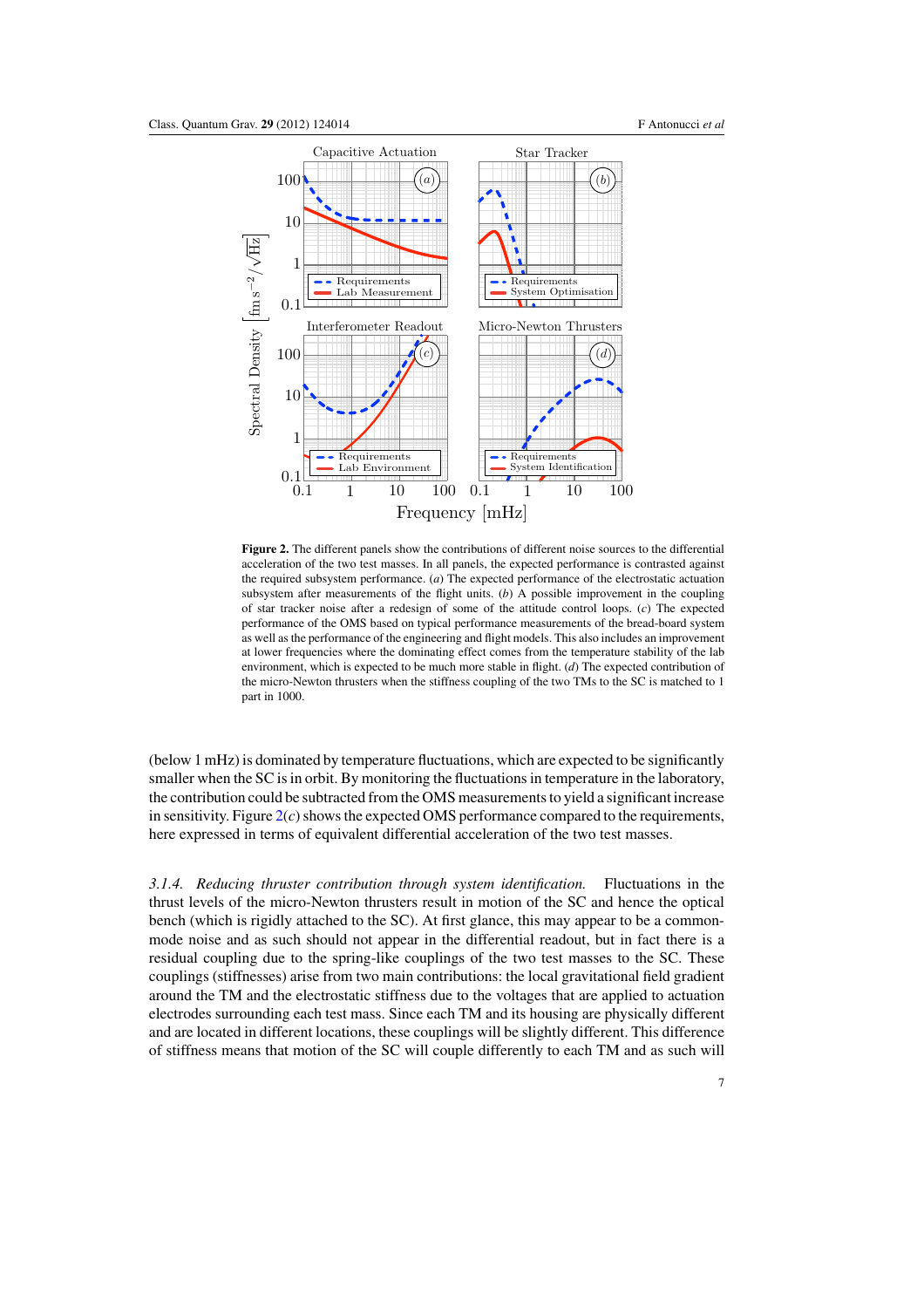

**Figure 3.** The differential acceleration noise budget arising from the best-case or expected performance of the individual subsystems. The acceleration noise arising from the subsystem requirements is also shown (see figure [1\)](#page-5-0). Again, the grey areas are out of the measurement band for the LPF but are interesting for LISA.

appear in the differential readout. (There is also another coupling where motion of the optical bench is sensed by the differential interferometer. This is due to the geometrical construction of the optical system which results in an imperfect common-mode rejection.) This means that if we 'match' the stiffness of the two TMs, the coupling of the optical-bench motion, and hence the thruster noise, will be reduced. A series of system-identification investigations has been designed to allow determination of the stiffness terms. These can then be matched by setting appropriate voltages on the electrostatic actuators. Figure [2\(](#page-7-0)*d*) shows the expected contribution of the thrusters through the coupling described above. Here, the stiffness of the two TMs is matched to a level of about 1 part in 1000 (a difference of  $2 \times 10^{-9}$  s<sup>-2</sup> with nominal values around  $-2 \times 10^{-6}$  s<sup>-2</sup>).

#### *3.2. Expected performance*

In addition to the example improvements discussed in section [3.1,](#page-6-0) measurements and analyses of other aspects of the system have also revealed areas of expected improvement. For example, the contribution coming from direct forces acting on the test masses is expected to be around a factor of 10 less than the allocation. The inertial sensor hardware is designed so as to meet the more stringent requirements on force noise, such that even in the less friendly LPF environment, the performance approaches the level required for LISA. Further details can be found in [\[13\]](#page-10-0) and [\[14](#page-10-0)]. Putting all of these expected improvements together, one can derive a new overall performance of the LTP–LPF system. Figure 3 shows the 'best estimate' performance breakdown derived using the arguments discussed above. One can now see that in this scenario the instrument would be limited by actuation and sensing noise. For LISA, however, this scenario is not completely pertinent, since, on LISA, there will be no *x*-axis electrostatic actuation. Although on LISA each SC contains two test masses, their sensitive (*x*) axes are not co-linear, and as such the SC can be centred around each TM independently without the need to actuate directly on the TM. Because on the LPF the sensitive axes of the TMs are aligned, this is not possible. So a more realistic (in terms of LISA) noise breakdown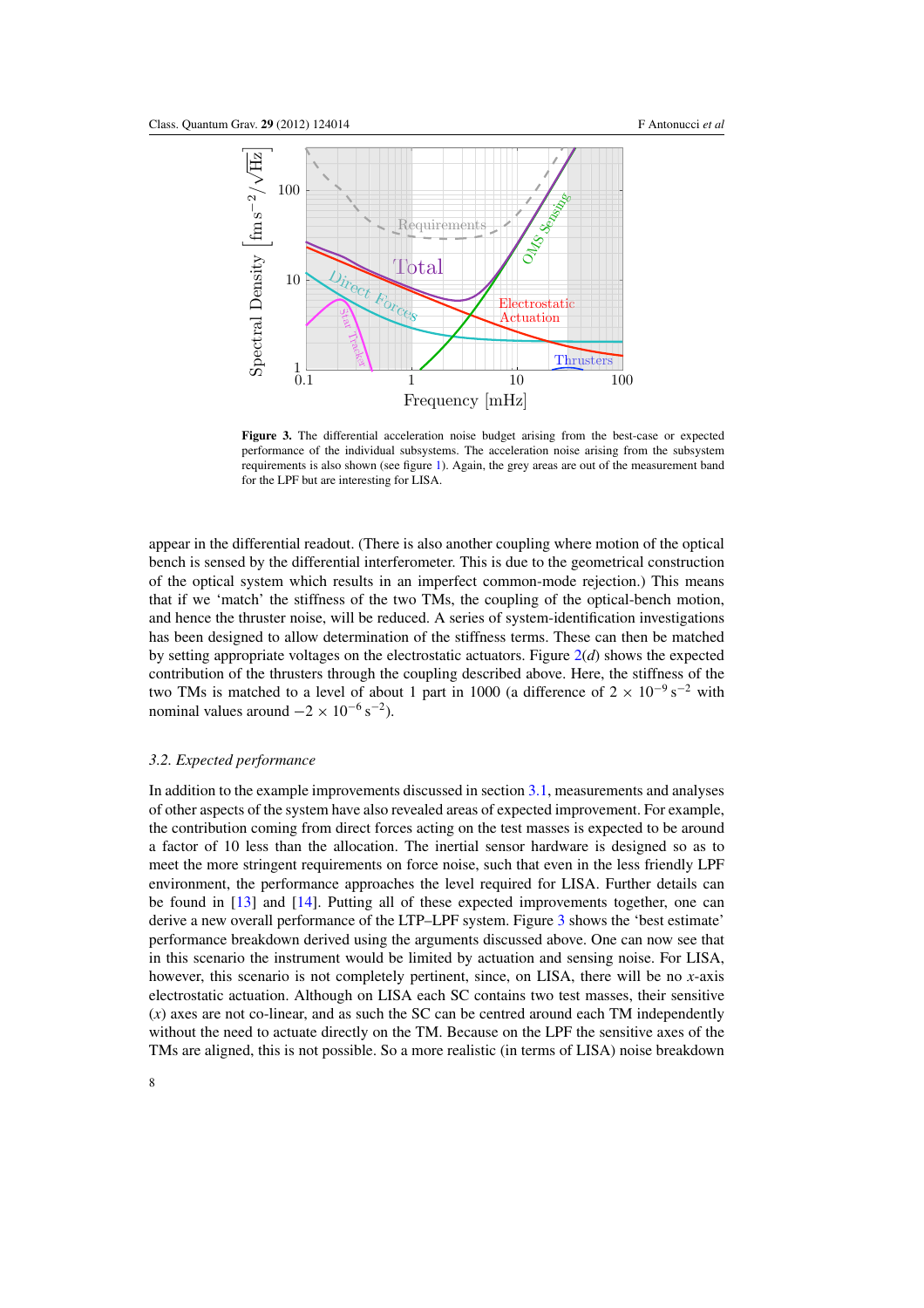

**Figure 4.** A comparison of different performance estimates for the LPF mission. We show the performance expected if all systems perform as per their requirements, the current best estimate performance, and the estimated performance for the free-flight experiment. The overall mission requirements for the LPF and LISA are also shown.

would not have an electrostatic actuation contribution. In fact, on the LPF an investigation is planned to probe this scenario. By switching off the electrostatic actuation, we have a system which is more representative of the LISA design. However, the actuation cannot be turned off for long; otherwise, the second test mass will drift out of its safety envelope within its housing. The experiment is designed to let TM2 drift for a fixed amount of time before recapturing it. This is then repeated many times. The data during each drift phase are then collected and analysed to estimate the differential acceleration of the TMs in the LPF measurement band. Full details of this so-called drift-mode experiment and one possible data analysis technique can be found in  $[15]$  $[15]$  and  $[16]$ . The expected performance during the drift mode is shown in figure 4 together with the 'best-estimate' performance and the 'subsystem requirements' performance. The figure also shows the overall mission requirements for the LPF and LISA (for differential acceleration of two test masses). One can see that during the drift mode, the expected performance of LPF improves upon the LISA goal in the LPF measurement band, and is only about a factor of 3 away at the lower end of the LISA band.

# **4. Conclusions**

Gravitational wave astronomy at frequencies below 1 Hz will, given current technology, require a space-borne detector like LISA. By probing the frequency region around 1 mHz, LISA promises a wealth of fundamental physics and observations of systems which are unobservable in the electromagnetic spectrum. In order to ensure the success of a LISAlike mission, some key technologies and system-level principles which cannot be tested on ground will be demonstrated on the LPF satellite. In this paper, we have shown that many of the key components of the satellite are already constructed and integrated, with only a couple of outstanding items, which are needed to complete the payload (LTP) and final integration. Through analysis and testing of a large number of the flight components, the expected performance of LPF has been shown to be significantly better than the requirements. Once the remaining items are integrated into the payload, the integration of the payload and